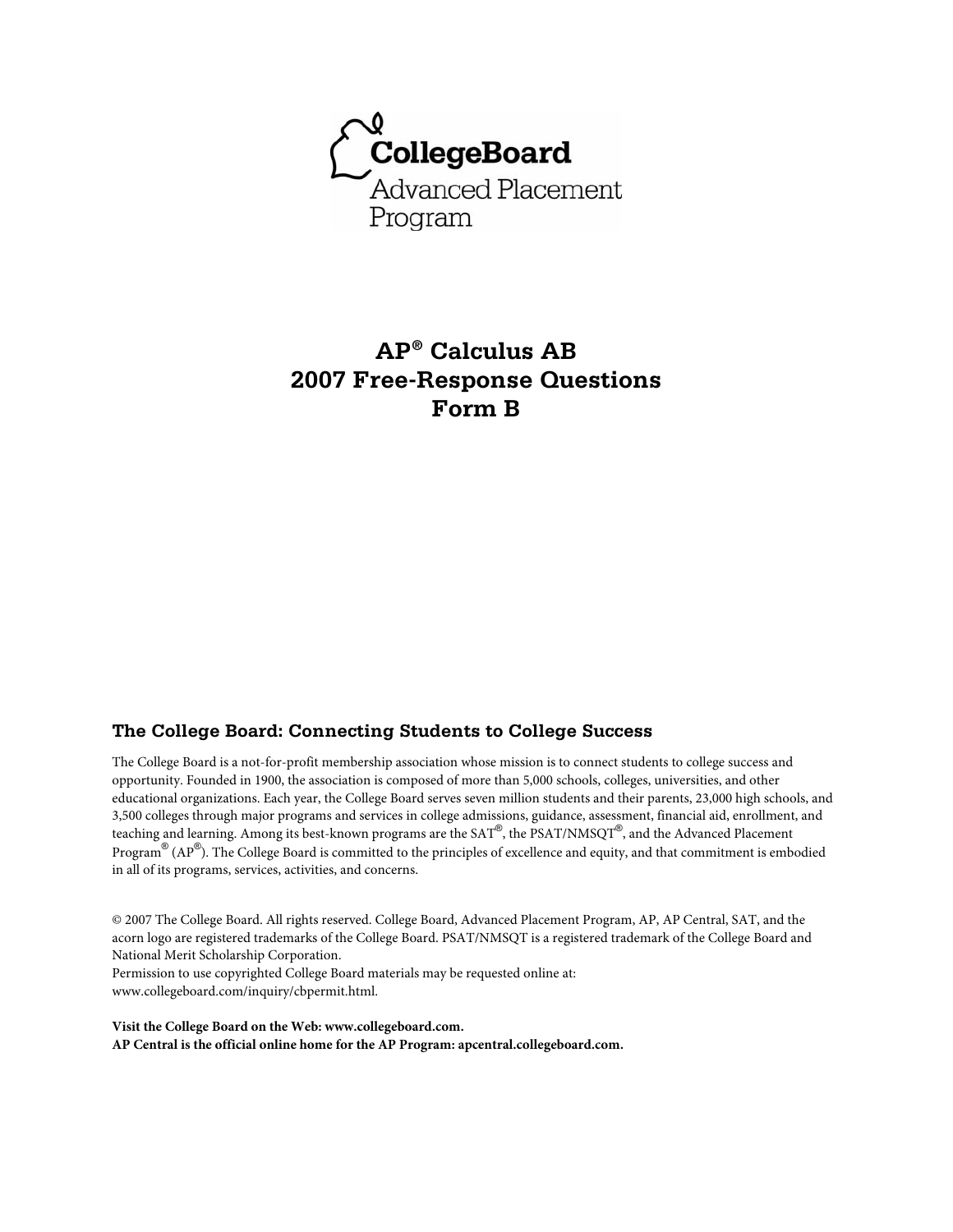# **CALCULUS AB SECTION II, Part A Time—45 minutes Number of problems—3**

**A graphing calculator is required for some problems or parts of problems.** 



- 1. Let *R* be the region bounded by the graph of  $y = e^{2x x^2}$  and the horizontal line  $y = 2$ , and let *S* be the region bounded by the graph of  $y = e^{2x - x^2}$  and the horizontal lines  $y = 1$  and  $y = 2$ , as shown above.
	- (a) Find the area of *R*.
	- (b) Find the area of *S*.
	- (c) Write, but do not evaluate, an integral expression that gives the volume of the solid generated when *R* is rotated about the horizontal line  $y = 1$ .

#### **WRITE ALL WORK IN THE EXAM BOOKLET.**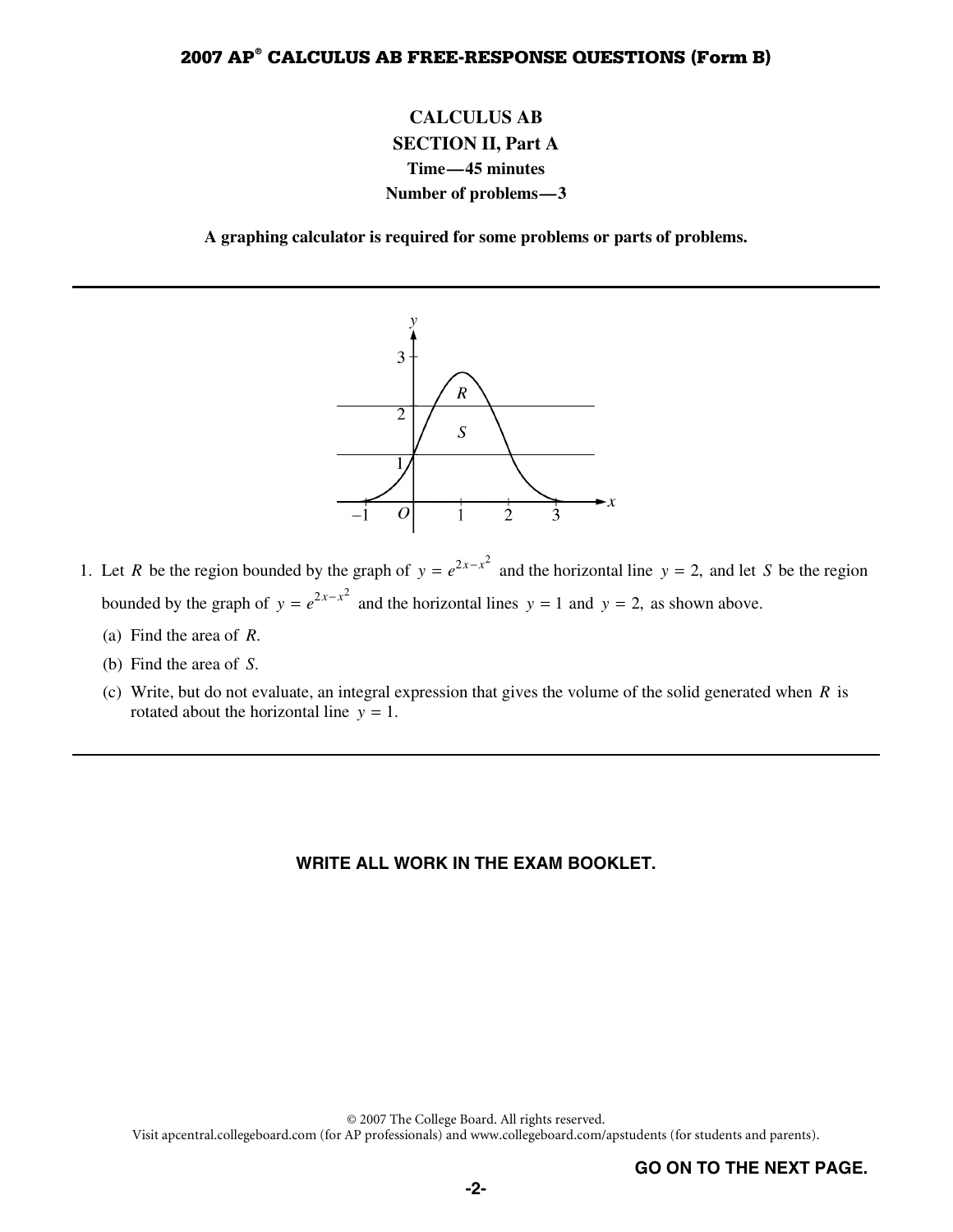

- 2. A particle moves along the *x*-axis so that its velocity *v* at time  $t \ge 0$  is given by  $v(t) = \sin(t^2)$ . The graph of *v* is shown above for  $0 \le t \le \sqrt{5\pi}$ . The position of the particle at time t is  $x(t)$  and its position at time  $t = 0$  is  $x(0) = 5.$ 
	- (a) Find the acceleration of the particle at time  $t = 3$ .
	- (b) Find the total distance traveled by the particle from time  $t = 0$  to  $t = 3$ .
	- (c) Find the position of the particle at time  $t = 3$ .
	- (d) For  $0 \le t \le \sqrt{5\pi}$ , find the time *t* at which the particle is farthest to the right. Explain your answer.

#### **WRITE ALL WORK IN THE EXAM BOOKLET.**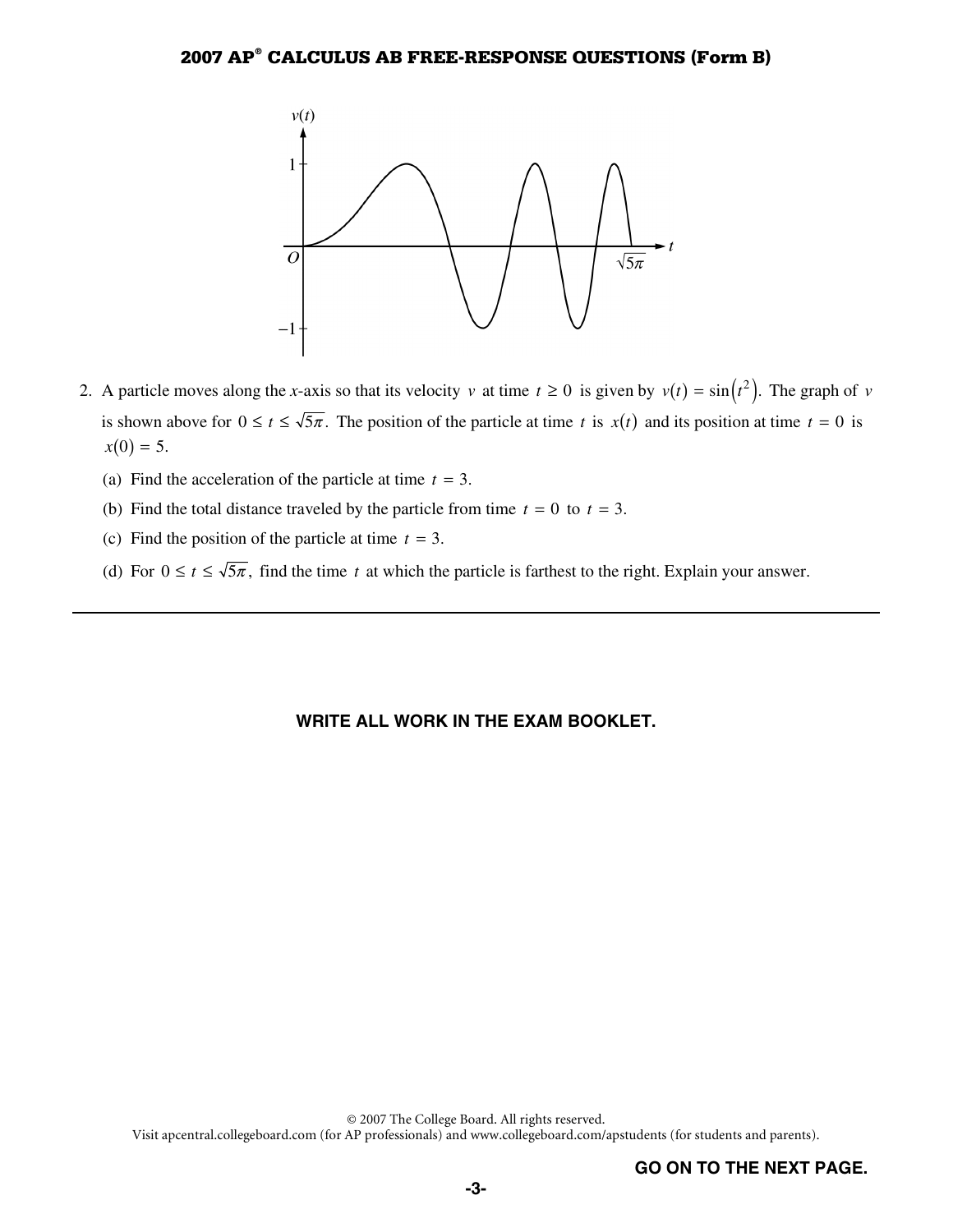- 3. The wind chill is the temperature, in degrees Fahrenheit  $(\mathrm{P})$ , a human feels based on the air temperature, in degrees Fahrenheit, and the wind velocity  $v$ , in miles per hour (mph). If the air temperature is  $32^{\circ}F$ , then the wind chill is given by  $W(v) = 55.6 - 22.1v^{0.16}$  and is valid for  $5 \le v \le 60$ .
	- (a) Find  $W'(20)$ . Using correct units, explain the meaning of  $W'(20)$  in terms of the wind chill.
	- (b) Find the average rate of change of *W* over the interval  $5 \le v \le 60$ . Find the value of *v* at which the instantaneous rate of change of *W* is equal to the average rate of change of *W* over the interval  $5 \le v \le 60$ .
	- (c) Over the time interval  $0 \le t \le 4$  hours, the air temperature is a constant 32°F. At time  $t = 0$ , the wind velocity is  $v = 20$  mph. If the wind velocity increases at a constant rate of 5 mph per hour, what is the rate of change of the wind chill with respect to time at  $t = 3$  hours? Indicate units of measure.

### **WRITE ALL WORK IN THE EXAM BOOKLET.**

#### **END OF PART A OF SECTION II**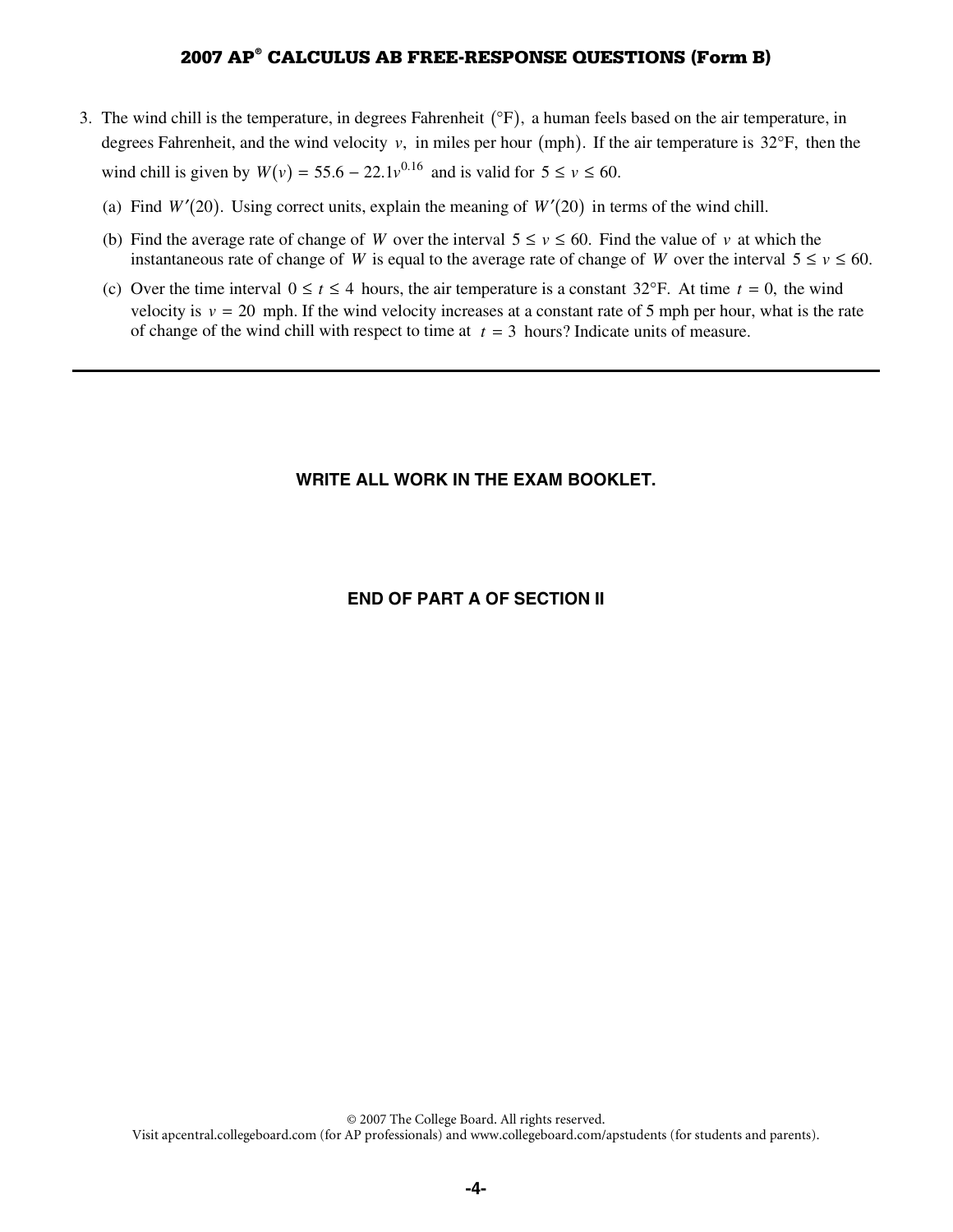# **CALCULUS AB SECTION II, Part B Time—45 minutes Number of problems—3**

**No calculator is allowed for these problems.** 



- 4. Let f be a function defined on the closed interval  $-5 \le x \le 5$  with  $f(1) = 3$ . The graph of f', the derivative of *f*, consists of two semicircles and two line segments, as shown above.
	- (a) For  $-5 < x < 5$ , find all values x at which f has a relative maximum. Justify your answer.
	- (b) For  $-5 < x < 5$ , find all values x at which the graph of f has a point of inflection. Justify your answer.
	- (c) Find all intervals on which the graph of *f* is concave up and also has positive slope. Explain your reasoning.
	- (d) Find the absolute minimum value of  $f(x)$  over the closed interval  $-5 \le x \le 5$ . Explain your reasoning.

#### **WRITE ALL WORK IN THE EXAM BOOKLET.**